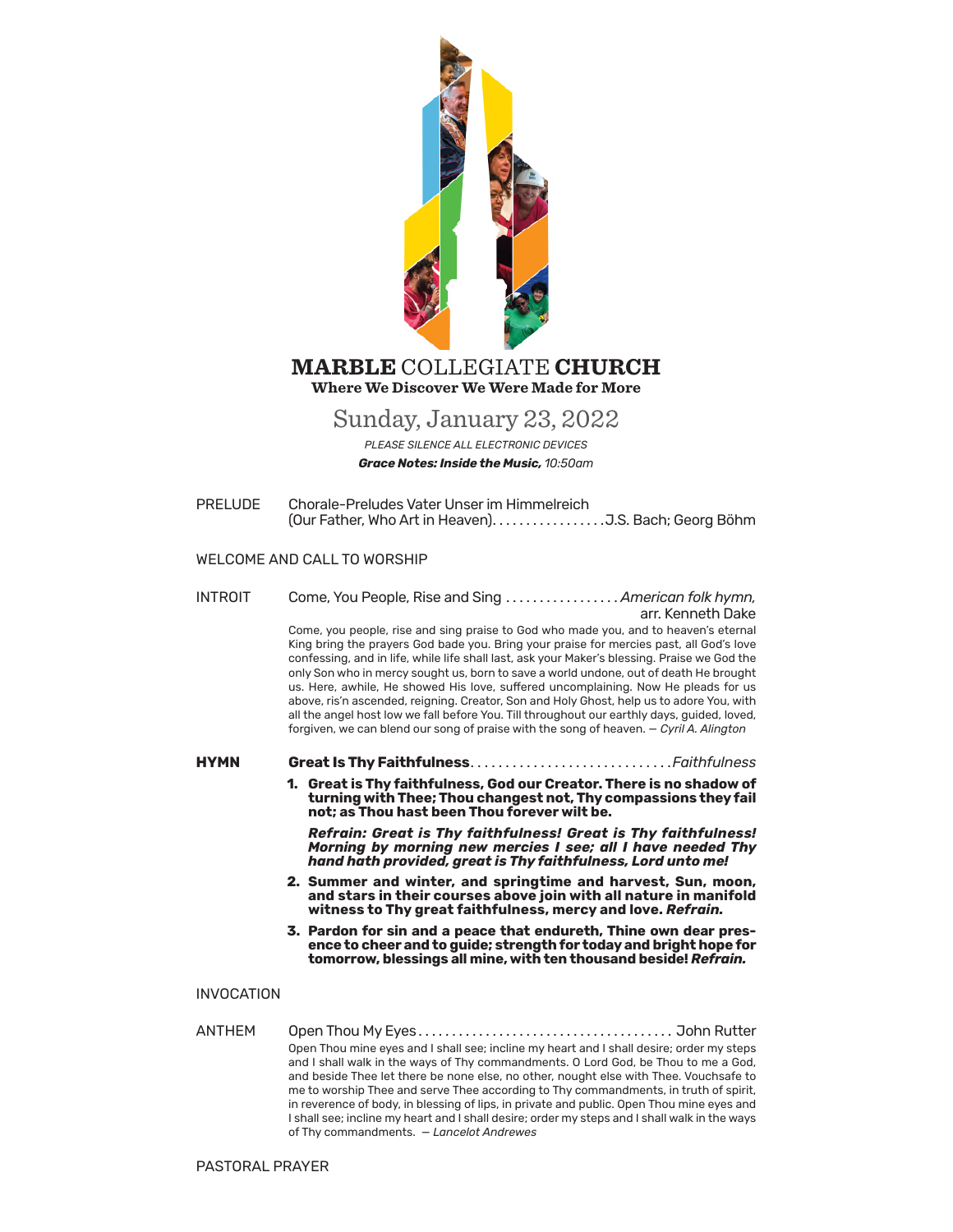

Rev. Susanah Wade, Rev. Anthony Weisman, Don Piper, program coordinator The Marble Choir, Kenneth V. Dake, director of music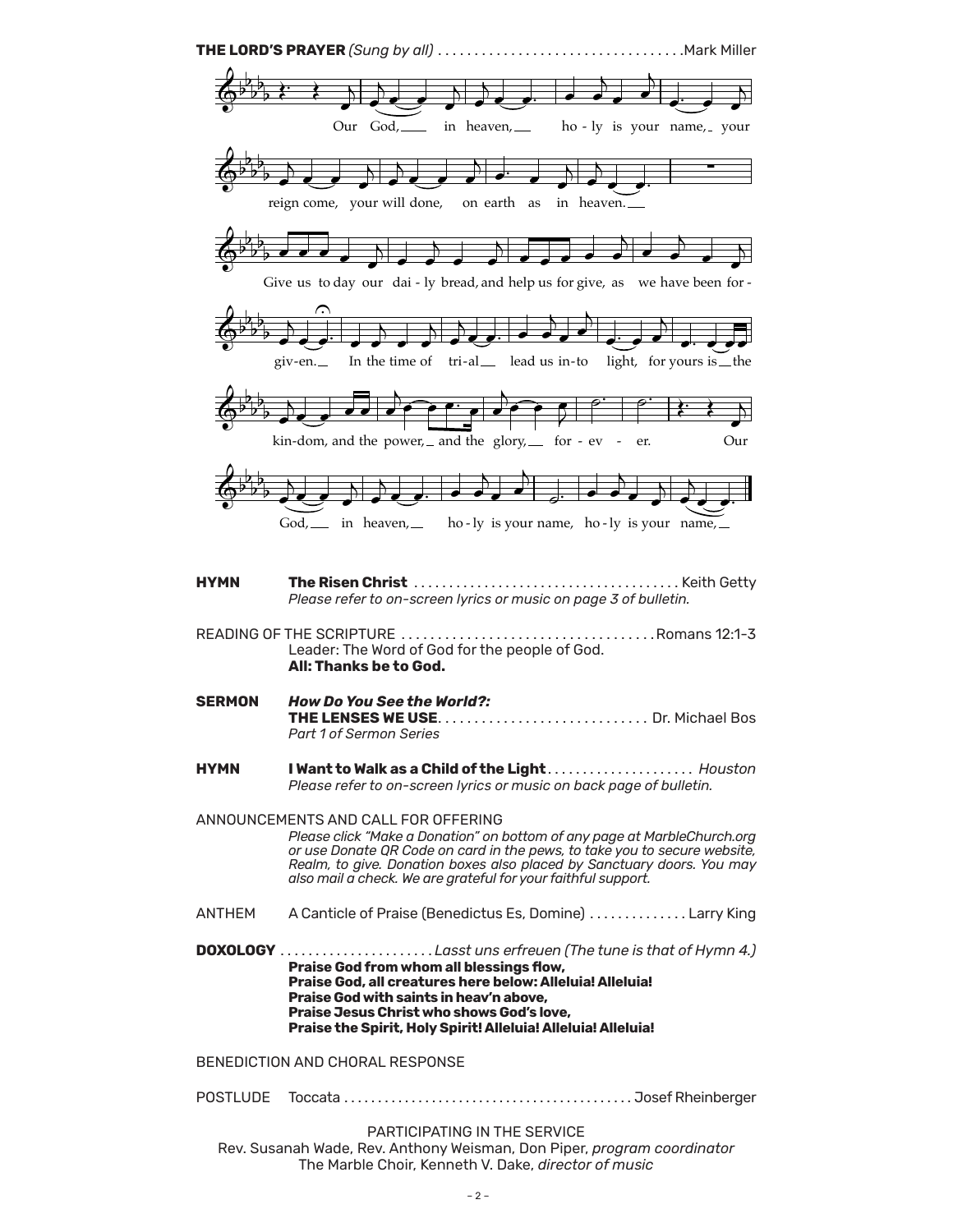## **WORSHIP NEXT WEEK**

*If you can't join us live, view archives at MarbleChurch.org/Watch*



## **The Gathering — Midweek Worship OnDemand Wednesday, January 26**

**Growing Faith through Interfaith** — Dr, Michael Bos

**Midweek Worship goes live at MarbleChurch.org Wednesday mornings**. It's a worship resource to access whenever your schedule allows. For those who want to watch together, join a **virtual YouTube Premiere**  Party Wednesdays at 6:15pm, link on events calendar.

*Note, February 2 service is in person. Please see page 5.*

**Sunday Worship, January 30 — 11:00am** *How Do You See the World?:* **Beyond What You See** — Dr. Michael Bos *Part 2 of Sermon Series*

*In-Person Worship* — *We join NYC and other faith communities in requiring proof of full vaccination for those 12 and older to attend Worship and other events. We also continue to require everyone age 2 or older to wear a mask and maintain social distancing. Anything we can do to keep one another safe is an act of love. Registration not required to attend, if we remain under our 250 limit. For details including updated safety protocols, visit MarbleChurch.org.*



# THE RISEN CHRIST

**Text: Phil Madeira; Tune: Keith Getty**

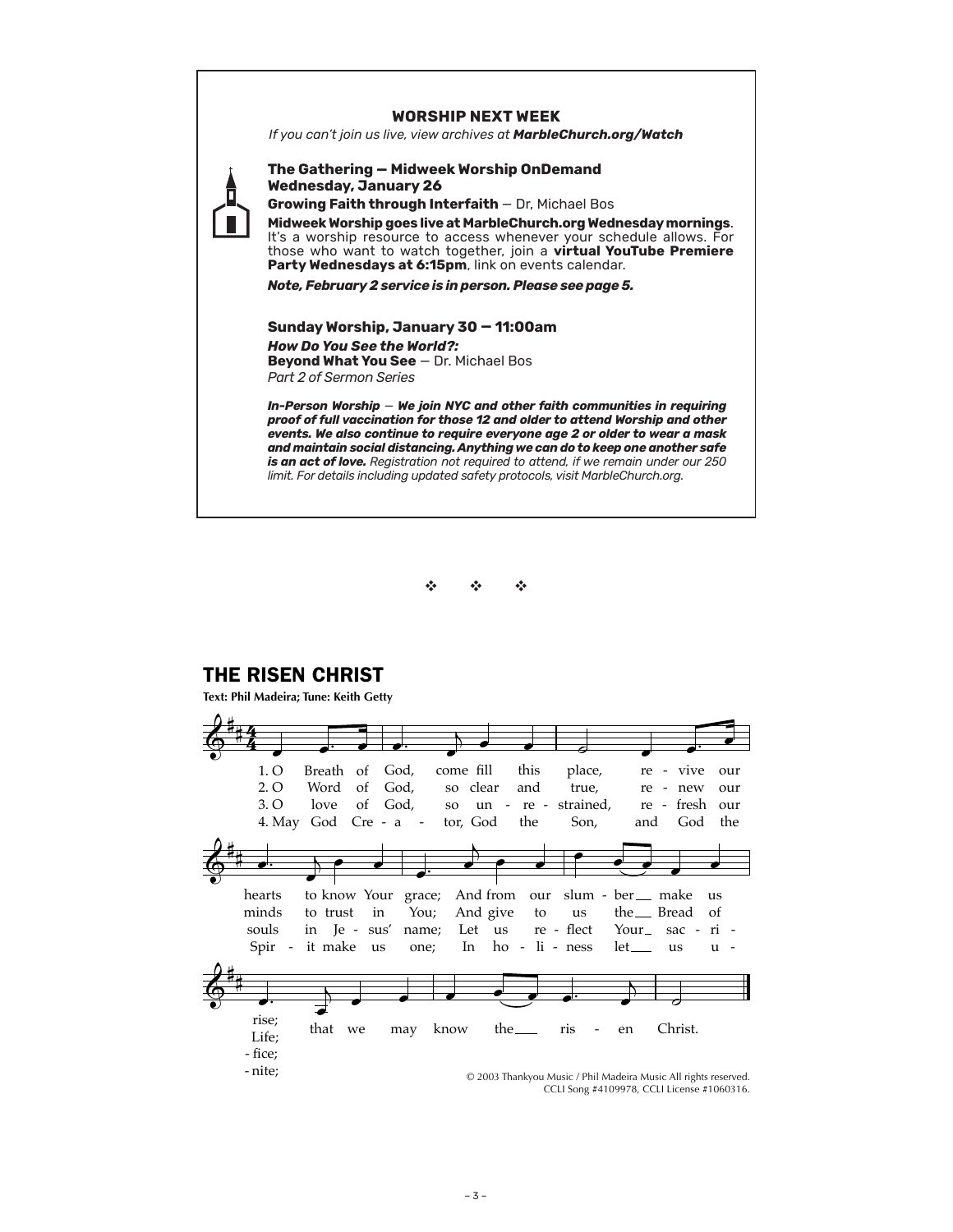#### *Visit MarbleChurch.org for more events, details, and most up-to-date information.*

### **BEFORE WORSHIP**



*Prayer Circle* — **10:00am, Chapel** *(downstairs)* **& Zoom.** Weekly time of prayer and music. The Circle is always open — all you need is a willing heart!

*Sunday Morning Bible Study: The Book of Ruth* — **10:00am, Marble Loft** *(next door, 274 5th Ave).* Ruth's is a remarkable story that touches upon themes of loss, hope, identity, aging, motherhood, friendship across racial and ethnic difference, and feminism. Led by Rev. Anthony Weisman. *Attend in person (limited-capacity), or live stream.* If you miss a session or want to see again, view archive at **MarbleChurch.org/Watch**.

### **CYF CORNER — CHILDREN, YOUTH & FAMILIES MINISTRY**



*Sunday School & Youth Group* — *Pre-K – 6th Grades Classes*: 10:00am.*Children's Choir*: 11:10am. *Youth Choir:* 10:00am. *7th-12th Grade* attend 11:00am Worship, followed by *Youth Group* at 12:00pm. *No infant or toddler childcare.* For details, please contact Brian Hampton, BHampton@MarbleChurch.org or Rev. Brittany, BHanlin@MarbleChurch.org. *Sunday School continues online until further notice.* 

*Please stay tuned for updates.* Questions? Please contact Brian Hampton, BHampton@ MarbleChurch.org or Rev. Brittany, BHanlin@MarbleChurch.org.



#### *Become a Member!*

Whoever you are, wherever you are in your faith journey, wherever you live, we'd love to have you join us! Please contact Kim Sebastian-Ryan, KRyan@ MarbleChurch.org, for details or to sign up.

#### *Baptism*

If you're interested in exploring Baptism for yourself or your children, please contact Rev. Brittany Juliette Hanlin, BHanlin@MarbleChurch.org. Next Baptisms scheduled during Sunday Worship on **January 30.**

## **UPCOMING**



*Behold! I make all things new! Slide Show Art Exhibit* / **through January 31**  — View original works, including poetry and music, celebrating the new year. At MarbleChurch.org/engage/arts-ministry.

*Bereavement Group* / **Every Monday, 11:00am-12:00pm** — For those mourning the loss of a loved one. Led by Dr. Bill Lutz, via Zoom. Contact Judy Tulin.

*Afternoon Prayer* / **Tuesdays, 4:00-4:20pm** — Wind down your day with a brief time of sharing and prayer. Via Zoom video chat or phone.

*Tuesday Evening Bible Study* / **6:30pm** — Join Rev. Anthony Weisman via Zoom for his final Tuesday Bible Study.

*Chair Yoga* / **Every Thursday, 10:00-10:45am** — Center yourself physically and spiritually with this time of gentle movement via Zoom.

*PrimeTime (55+) Online Gatherings* / **Wednesdays, 1:00pm** — We continue to meet regularly via Zoom video chat or phone. For more details, contact Baleta McKenzie, BMcKenzie@ MarbleChurch.org.

*Caregivers Support Group* / **Saturday, February 5, 1:00-3:00pm** — Please contact leader Rev. Marion Gambardella (magambardella@yahoo.com).

## **HELP OTHERS**



*Winter Coat Drive* — Please continue to donate **new or gently used** coats, hats, scarves and gloves for children and adults which will go to Osborne Association and to Urban Pathways which provides support to homeless and vulnerable New Yorkers. Leave in bins in 5th Ave Narthex and 29th St Prayer Room.

**Marble Fights Hunger** – We encourage you to bring canned/bottled food whenever you come to Marble. Donations benefit organizations including Icahn House. Drop-off bins in 5th Ave Narthex and 29th St Prayer Room.

*Prayer Shawl Ministry* / **Monday, February 7, 5:00pm** — Gather for prayer and creating together via Zoom to knit/crochet prayer shawls for the ill or homebound. Contact Judy Tulin (JTulin@MarbleChurch.org). *Note, only meeting once in February.*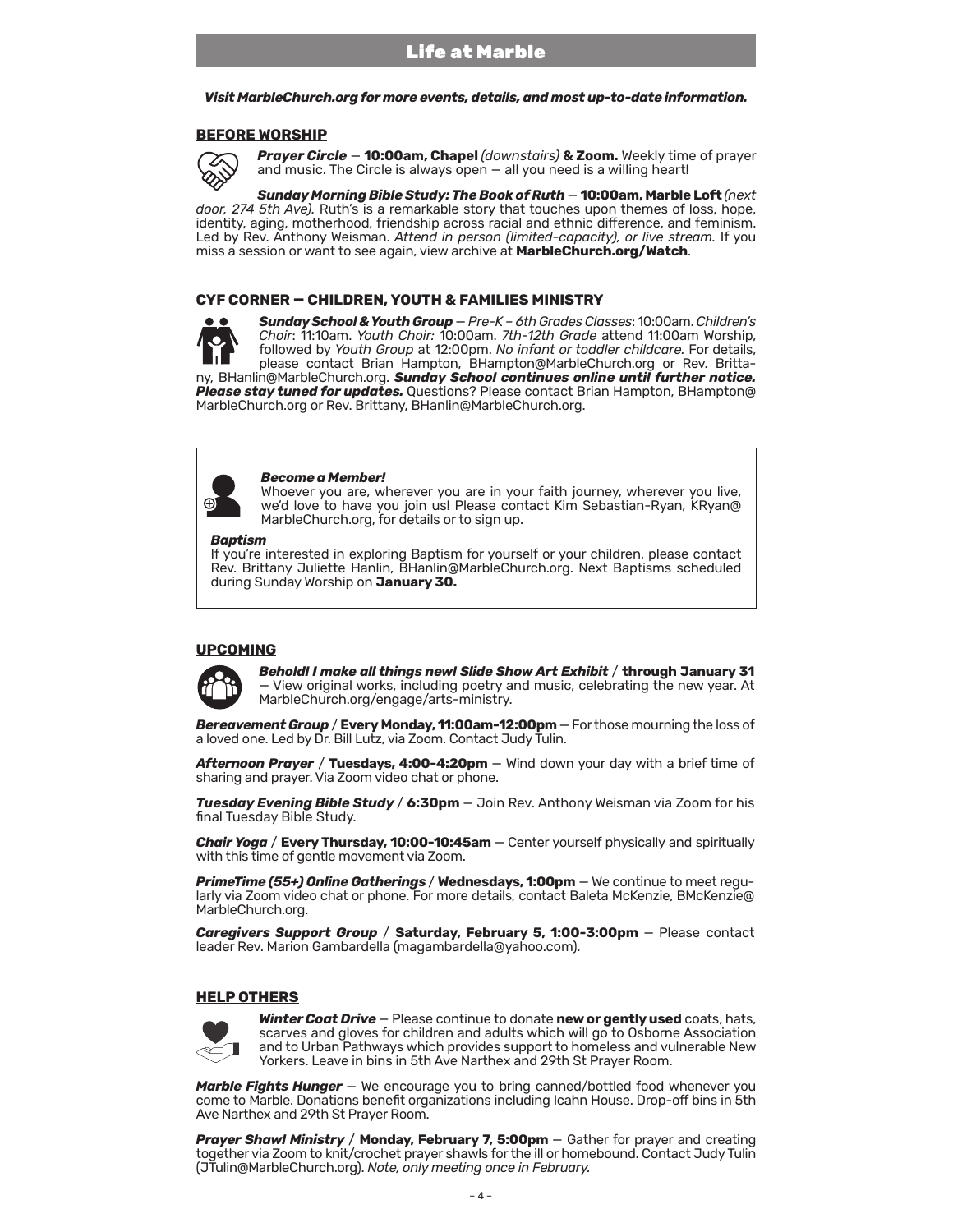

# **CELEBRATE REV. ANTHONY WEISMAN**

**Sunday, January 30**

Please join us as we honor Rev. Weisman (formerly Livolsi) during Worship, followed by a special Farewell Reception in the Sanctuary.

We celebrate Anthony and his just over 3 years as an Associate Minister at Marble and surround him with love and prayers as he leaves to become Senior Minister of First Congregational Church of Darien, in Connecticut.



## **THE GATHERING: MIDWEEK WORSHIP In Person**

### **Wednesday, February 2, 6:15pm**

Join us in the Sanctuary for this Jazz Worship. Message by Rev. Brittany Juliette Hanlin with music by Rashad McPherson and Chris Whittaker.

**After Worship Dinner** — All welcome to join one of four dinner groups hosted by Marble Ministers and Staff at neighborhood restaurants. Register at MarbleChurch.org. *Please note: select only one of the restaurants and be prepared to pay cash for your dinner.*



## **10:00 O'CLOCK HOUR Marble's Future: from Strength to Strength Sundays, February 6-27**

Join us each Sunday as part of our Strategic Planning Process. February 6, 20 & 27, with limited-capacity, in-person attendance; all sessions live streamed.

**February 6** — Jake Mulder, Lead Consultant, Fuller Church Leadership Institute, *Where Are We Going? What Is the Process and How Will it Unfold?* 

**February 13** — Yulee Lee, Consultant, Fuller Church Leadership Institute, *What Is God Calling Us to Do? Visioning, Dreaming and Imagination*

**February 20** — Dr. Elise Brown, *Why Now? Building on the Strength of Our Past and Renewed Strength for the Future*

**February 27** — Dr. Michael Bos, *Every Voice Matters - How You Can Be Involved*



## **FILM NIGHT:** *THE SHACK* **Monday, February 7, 6:00-8:30pm**

Gather online via Zoom to watch the film *The Shack*. Based on the NY Time's best-selling novel, *The Shack* takes us on a father's spiritual journey from a family tragedy to encounters with a mysterious trio of strangers where he learns important truths, leading to transformation. Register at MarbleChurch.org

by Sunday, February 6. Open to all; sponsored by Marble Women's Ministry.



## **YOUTH SERVICE TRIP TO NEW ORLEANS February 19-25**

15 Marble youth are going to help rebuild homes after destructive hurricanes like Katrina in 2005 and Ida in August. This service trip is an opportunity for them to explore their faith in the world, as we continue to discuss the effects of Climate Change on the most vulnerable communities.

**Marble, we need your help to get there!** Our fundraising goal is \$22,000. Donations can be made at MarbleChurch.org or by check.

*Sunday, February 6 during Worship, we commission the Youth for their trip.*